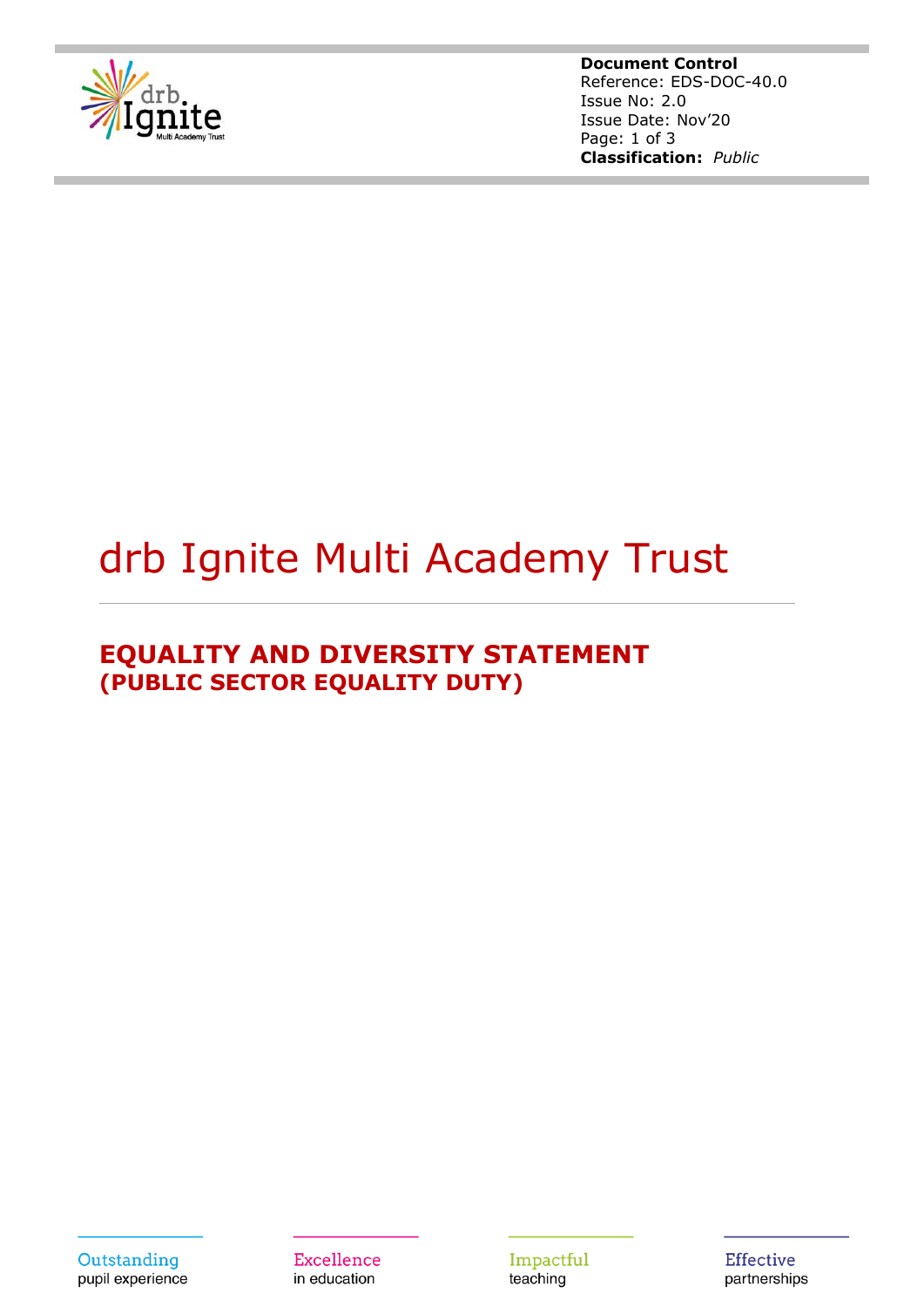

**Document Control** Reference: EDS-DOC-40.0 Issue No: 2.0 Issue Date: Nov'20 Page: 2 of 3 **Classification:** *Public*

## **EQUALITY AND DIVERSITY STATEMENT**

At drb Ignite Multi Academy Trust, we are committed to ensuring equality of opportunity for all pupils, staff, parents and carers, irrespective of race, gender, disability, belief, sexual orientation, age or socio-economic background. We strive to develop a culture of inclusion and diversity in which all those connected to the Trust feel proud of their identity and ability to participate fully in Trust and school life.

The Trust tackles discrimination:

- through active and positive promotion of equality
- by challenging harassment, bullying and stereotypes
- by creating an environment which champions respect for all

We believe diversity is a strength which should be respected and celebrated by all those who learn, teach, visit and partner with us.

Detailed information of how the Trust meets its statutory responsibilities is provided in the following two Trust Policies:

Equalities and Diversity Trust Workforce Equalities and Diversity School Practice

#### **Equality in teaching and learning**

The Trust is committed to providing all pupils with the opportunity to succeed and to reach the highest level of personal achievement.

This is accomplished by:

- equality of access for all pupils to rich, diverse learning opportunities
- preparing pupils for life in a diverse society
- developing an inclusive curriculum offer
- using materials that reflect the diversity of school, local community and wider population groups without stereotyping
- promoting attitudes and values that challenge any discriminatory behaviour or prejudice
- providing opportunities for pupils to appreciate their own culture and celebrate the diversity of other cultures
- seeking to involve parents and carers in supporting their child's education
- utilising teaching and curriculum approaches appropriate for the whole school population which are inclusive and reflective of all pupils

#### **Equality in Admissions and Exclusions**

The Trust's admissions arrangements are fair and transparent. They do not discriminate on the grounds of race, gender, religion, belief, disability and/or socio-economic background.

Excellence in education

Impactful teaching

**Effective** partnerships